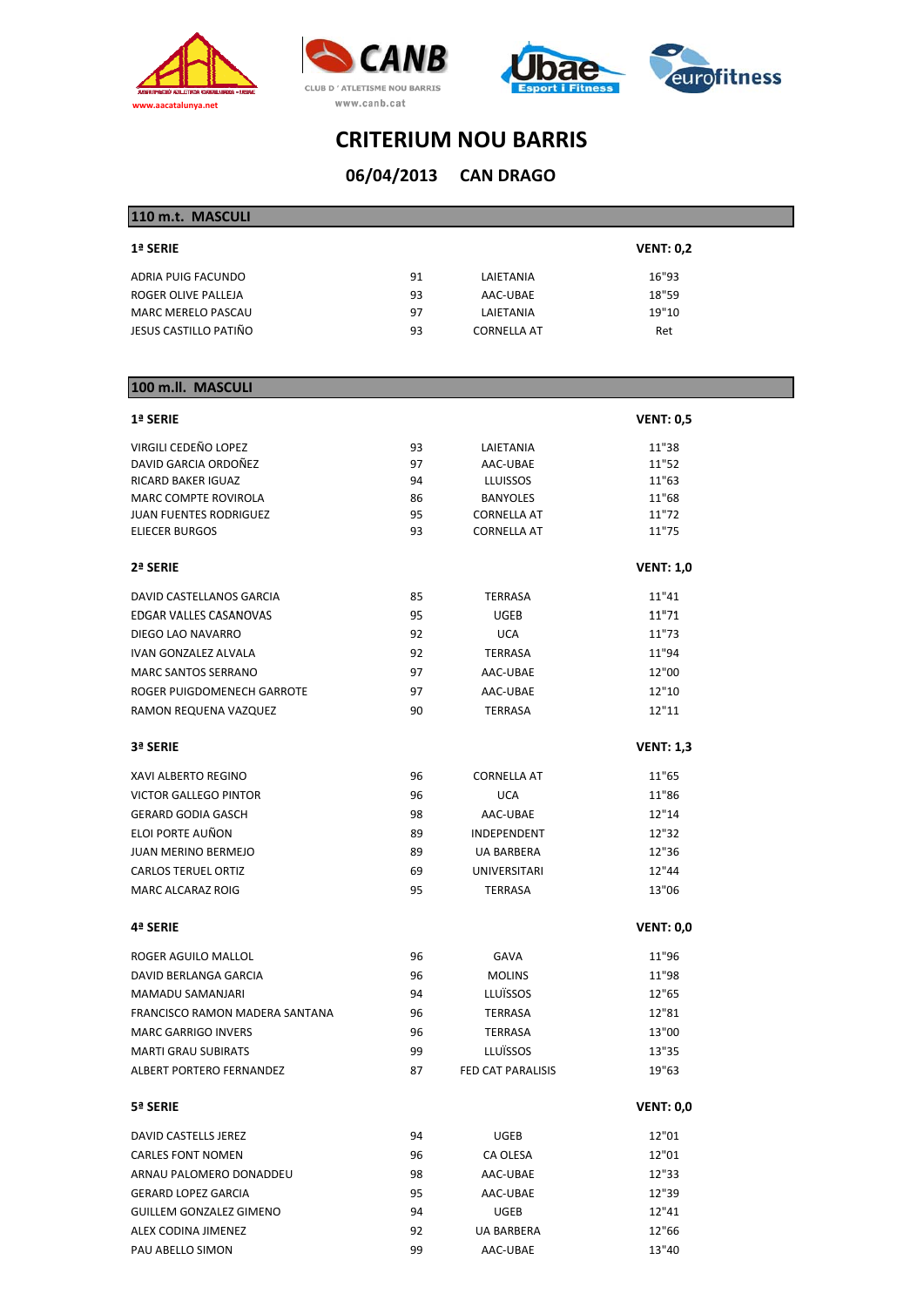







### **CAN DRAGO 06/04/2013**

| 6ª SERIE                        |    |                     | <b>VENT: 0,0</b> |
|---------------------------------|----|---------------------|------------------|
| PAU RODRIGUEZ CUCURELLA         | 98 | <b>TERRASA</b>      | 11"93            |
| JORGE MIRMI BARRANCA            | 66 | LLUÏSSOS            | 12"74            |
| JORDI MIRMI MASRAMON            | 97 | LLUÏSSOS            | 13"13            |
| FERRAN BATISTE SALA             | 63 | <b>PRATENC</b>      | 13"68            |
| LLUIS NAVARRO MUÑOZ             | 97 | AAC-UBAE            | Desg 162.7       |
| 7ª SERIE                        |    |                     | <b>VENT: 1,3</b> |
| <b>GERARD PORRAS CANTONS</b>    | 96 | <b>FC BARCELONA</b> | 11"67            |
| <b>VICTOR ESAPA MACHONGOLES</b> | 96 | <b>MONCADA</b>      | 12"20            |
| JAVIER MUÑOZ BUENO              | 96 | <b>PARETS</b>       | 12"37            |
| CARLOS JUSTINIANO ENCINAS       | 96 | <b>UNIVERSITARI</b> | 12"82            |
|                                 |    |                     |                  |

| 200 m.ll MASCULI              |    |                       |                    |
|-------------------------------|----|-----------------------|--------------------|
| 1ª SERIE                      |    |                       | <b>VENT: 0</b>     |
| VIRGILI CEDEÑO LOPEZ          | 93 | LAIETANIA             | 22"92              |
| PAU SOLIBA DUESO              | 92 | <b>CA MANRESA</b>     | 23"35              |
| <b>MARCEL PORULL RIUS</b>     | 94 | <b>TERRASA</b>        | 23"64              |
| XAVI ALBERTO REGINO           | 96 | <b>CORNELLA AT</b>    | 23"76              |
| <b>ENOC RODRIGUEZ ROCA</b>    | 93 | <b>TERRASA</b>        | 24"29              |
| <b>ALBERT MARCO FERRE</b>     | 92 | <b>MARTORELL</b>      | 24"41              |
| 2ª SERIE                      |    |                       | <b>VENT: 0,9</b>   |
| <b>MARC COMPTE ROVIROLA</b>   | 86 | <b>BANYOLES</b>       | 23"47              |
| <b>MARIO FERNANDEZ SOSA</b>   | 96 | <b>KANALETAS</b>      | 23"90              |
| <b>MARTI COSTA MURTRA</b>     | 96 | AAC-UBAE              | 24"17              |
| <b>DAVID CASTELLS JEREZ</b>   | 94 | <b>UGEB</b>           | 24"30              |
| DANIELE PEDROTI SALODINI      | 87 | <b>KANALETAS</b>      | 24"57              |
| SERGI CODERCH CODERCH         | 97 | AAC-UBAE              | 24"73              |
| 3ª SERIE                      |    |                       | <b>VENT: 2,3</b>   |
| <b>EDGAR VALLES CASANOVAS</b> | 95 | <b>UGEB</b>           | 23"87              |
| PAU RUBIO ARBONA              | 97 | ISS-L'HOSPITALET      | 24"13              |
| ROGER PUIGDOMENECH GARROTE    | 97 | AAC-UBAE              | 24"37              |
| MIGUEL FERRER GRACIA          | 97 | <b>SIMPLY SCORPIO</b> | 24"73              |
| <b>ERIK RODRIGUEZ LACRUZ</b>  | 97 | AAC-UBAE              | 25"02              |
| <b>GERARD LOPEZ GARCIA</b>    | 95 | AAC-UBAE              | 25"43              |
| 4ª SERIE                      |    |                       | <b>VENT: 3,3</b>   |
|                               |    |                       | $-$ <b>11</b> $ -$ |

| RAUL CEJUDO              |    | MOLLET             | 23"84 |
|--------------------------|----|--------------------|-------|
| VICTOR ESAPA MACHONGOLES | 96 | MONCADA            | 24"75 |
| ELOI PORTE AUÑON         | 89 | <b>INDEPENDENT</b> | 25"15 |
| JORGE MIRMI BARRANCA     | 66 | LLUïSSOS           | 25"29 |
| JORDI MIRMI MASRAMON     | 97 | LLUïSSOS           | 26"20 |
| MARTIN BAKER             | 62 | LLUïSSOS           | 26"88 |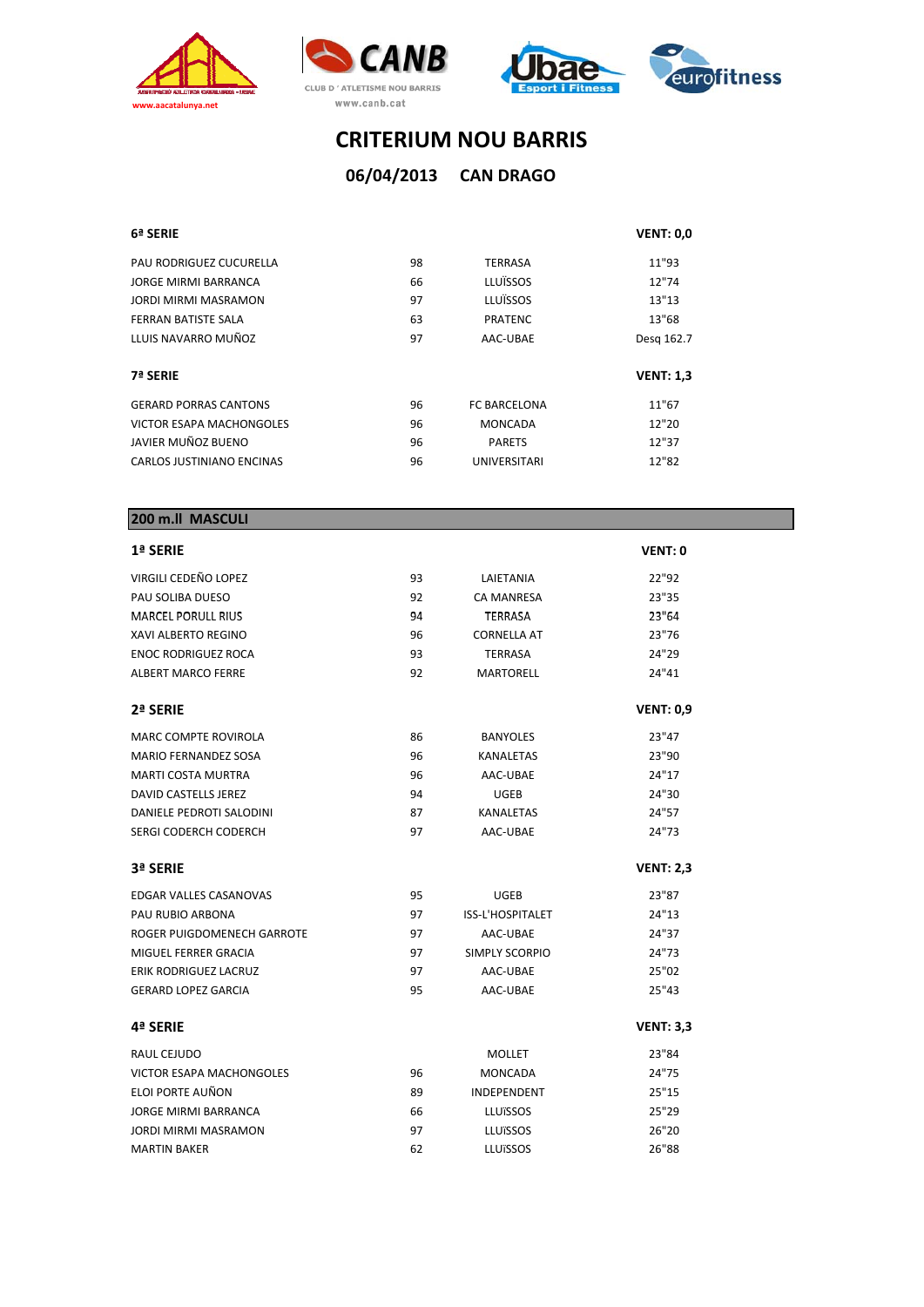







**CAN DRAGO 06/04/2013**

**400 m. ll. MASCULI**

| 1ª SERIE                           |    |                     |         |
|------------------------------------|----|---------------------|---------|
| <b>XAVI JUANES GINER</b>           | 91 | LLEIDA              | 52"33   |
| JONATAN UTRILLA LOPEZ              | 91 | <b>UCA</b>          | 52"94   |
| <b>GEBERY DAMBAGA SUSOKO</b>       | 94 | AAC-UBAE            | 52"98   |
| MAX SANTDIUMENGE BOY               | 97 | <b>FC BARCELONA</b> | 53"43   |
| ANDRES RAMOS URETA                 | 96 | AAC-UBAE            | 53"45   |
| ARNAU MONSECH SOLDEVILA            | 97 | LLUÏSSOS            | 54"05   |
| 2ª SERIE                           |    |                     |         |
| <b>IGNASI VALLES CASANOVAS</b>     | 86 | <b>LLORET</b>       | 53"98   |
| <b>BIEL MAYANS MONTES</b>          | 97 | LLUÏSSOS            | 54"42   |
| DIEGO LAO NAVARRO                  | 92 | <b>UCA</b>          | 54"49   |
| <b>GUILLEM VALVERDE VALENCIA</b>   | 95 | <b>CORNELLA AT</b>  | 55"16   |
| <b>MAX PEREZ OMEDES</b>            | 96 | <b>UNIVERSITARI</b> | 55"33   |
| MIGUEL A. LOPEZ ALVAREZ            | 79 | <b>TERRASA</b>      | 55"60   |
| RAUL CASTAÑER ARTES                | 78 | <b>TERRASA</b>      | 56"97   |
| 3ª SERIE                           |    |                     |         |
| ROGER AGUILO MALLOL                | 96 | GAVA                | 53"59   |
| <b>ELIECER BURGOS</b>              | 93 | <b>CORNELLA AT</b>  | 53"79   |
| JORDI SALVADOR VENS                | 66 | <b>TERRASA</b>      | 56"75   |
| <b>CARLES FONT NOMEN</b>           | 96 | CA OLESA            | 57"70   |
| ORIOL GARCIA VALLS                 | 61 | <b>UCA</b>          | 57"98   |
| <b>MARC MARTINEZ MARTIN</b>        | 97 | <b>INDEPENDENT</b>  | 59"15   |
| <b>GENIS CENDRA ALTAFAJA</b>       | 96 | <b>UNIVERSITARI</b> | 1'00"04 |
| <b>FCO JAVIER CASTAÑER SERENTI</b> | 68 | <b>JA SABADELL</b>  | 1'00"31 |

#### **800 m.ll MASCULI**

#### **1ª SERIE**

| VICTOR GARCIA VIVO              | 94 | <b>LLUÏSSOS</b>        | 1'58"24  |
|---------------------------------|----|------------------------|----------|
| <b>IVAN DE MORA MARTIN</b>      | 90 | PLAYAS CASTELLON       | 1'59"98  |
| <b>CESAR LARROSA MOLES</b>      | 97 | SIMPLY SCORPIO         | 2'01"48  |
| ALBERT NOGUERAS TARRERO         | 92 | UNIVERSITARI           | 2'02"85  |
| ALBERTO CANTO SANCHEZ           | 93 | CA VIC                 | 2'03"00  |
| <b>ABDELALI EL BOUCHIKI</b>     | 87 | AAC-UBAE               | 2'03"32  |
| ALEIX CABANACH MARTI            | 97 | AAC-UBAE               | 2'06"46  |
| 2ª SERIE                        |    |                        |          |
| PEDRO FERNANDEZ ZAMBRANO        | 96 | <b>PARETS</b>          | 2'03"63  |
| NOUREDDIN ANNASSIRI BOUJEMAAOUI | 88 | <b>CANB</b>            | 2'05"77  |
| <b>ADRIA SALVANS TORRAS</b>     | 96 | CA VIC                 | 2'06"12  |
| <b>GERMAN MUÑOZ RUBIALES</b>    | 91 | CANB                   | 2'07"11  |
| <b>VICTOR OLVERA GUILERA</b>    | 96 | <b>CE UNIVERSITARI</b> | 2'08"48  |
| ALBERT CEBOLLERO GONZALEZ       | 77 | PALAMOS                | 2'08"64  |
| AHMED CHAKIR ELOSRI             | 93 | CA VILAFRANCA          | 2'10"28  |
| DAVID MARTIN VALERO             | 95 | <b>LLUÏSSOS</b>        | 2'12''04 |
|                                 |    |                        |          |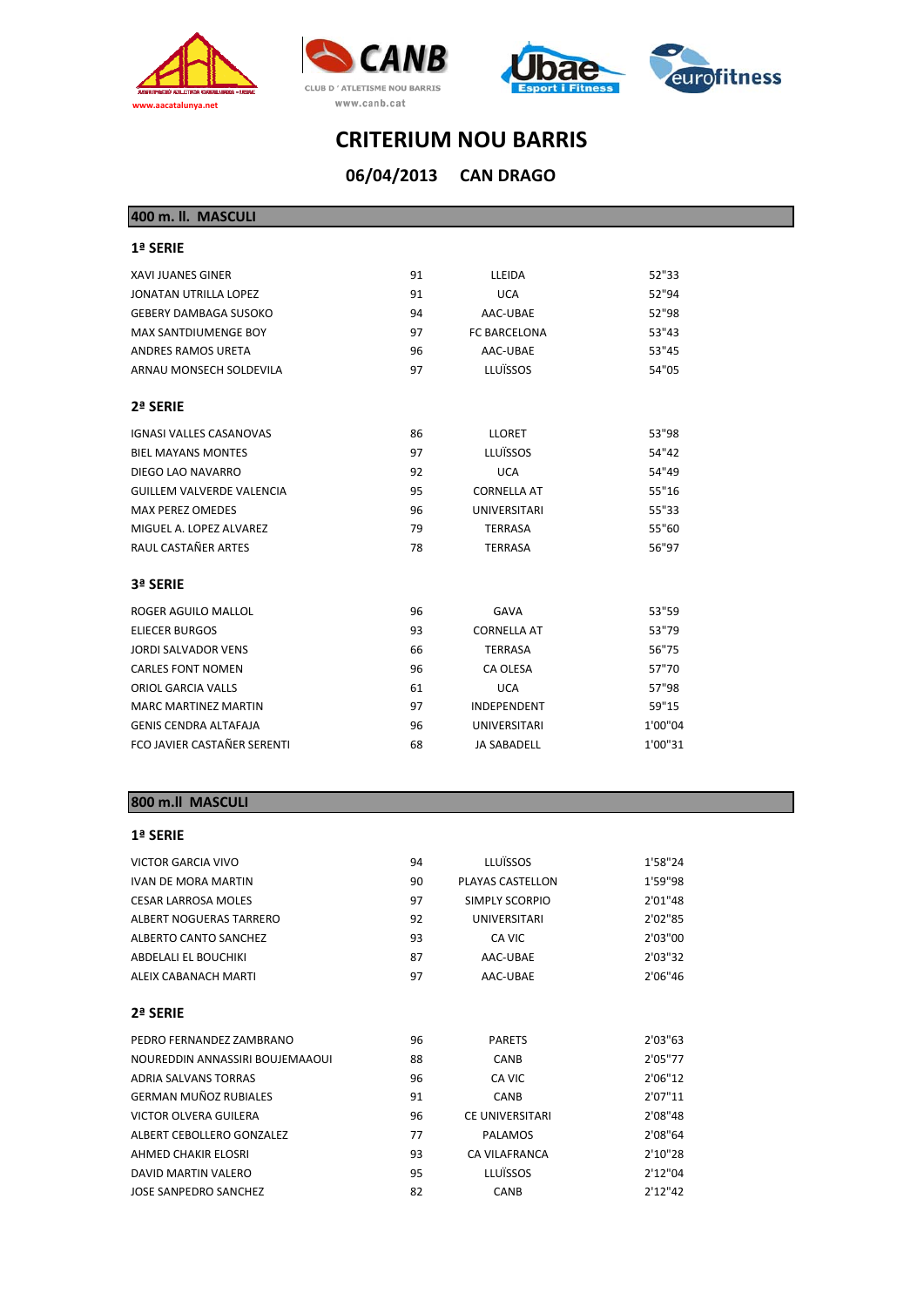







#### **3ª SERIE**

| <b>JUAN CARLOS BLANCH</b>      | 96 | AAC-UBAE            | 2'05"73 |
|--------------------------------|----|---------------------|---------|
| <b>ISAAC JIMENEZ GARCIA</b>    | 96 | <b>FC BARCELONA</b> | 2'06"56 |
| ALLAL EL GAMOUS                | 93 | CA VILAFRANCA       | 2'07"64 |
| <b>MARCOS NOTIVOLI CANTERO</b> | 90 | AAC-UBAE            | 2'09"82 |
| <b>JOSEP NIN CASAS</b>         | 61 | <b>CANB</b>         | 2'10"22 |
| <b>OSCAR RODRIGUEZ PASTOR</b>  | 97 | <b>MONTCADA</b>     | 2'12"46 |
| ANGEL MOYA SAEZ                | 81 | <b>MOLINS</b>       | 2'18"73 |
| <b>SERGIO TEXEIRA MARTIN</b>   | 92 | <b>CANB</b>         | Ret     |
|                                |    |                     |         |
| 4ª SERIE                       |    |                     |         |
| NIL FREIXA PARAREDA            | 96 | CA VIC              | 2'11"07 |
| CRISTIAN VALLES CASANOVAS      | 94 | <b>UGEB</b>         | 2'17"85 |
| ALEJANDRO LAHOZ MILAS          | 97 | <b>KANALETAS</b>    | 2'23"12 |
| OSCAR ROSELLO GOMA             | 75 | <b>CANB</b>         | 2'24"02 |
| <b>EDUARDO INES BARRIOS</b>    | 54 | <b>CANB</b>         | 2'26"06 |
| DANIEL AGUILAR VELEZ           | 92 | <b>UA BARBERA</b>   | 2'27"13 |
| JAUME HERNANDEZ TARDIO         | 62 | <b>CANB</b>         | 2'30"15 |
| <b>FELIX RICO MILLAN</b>       | 68 | <b>CORNELLA ATL</b> | 2'33"13 |
| RUBEN MIRANADA NEIRA           | 95 | CANB                | 2'38"01 |

#### **3000 m.ll MASCULI**

| <b>BRU TRABAL MARFANY</b>       | 93 | AAC-UBAE               | 8'52"51  |  |
|---------------------------------|----|------------------------|----------|--|
| ABEL AVILA RODRIGUEZ            | 77 | CA MANRESA             | 9'03"17  |  |
| SALVADOR CIURANA FARRAGUTCASES  | 80 | LLORET LA SELVA        | 9'04"39  |  |
| <b>MARC VALDES ENRIQUE</b>      | 94 | <b>CA MANRESA</b>      | 9'21"74  |  |
| DAVID MOLINA RUIZ               | 76 | <b>FACVAC</b>          | 9'45"72  |  |
| <b>MARCOS ALQUEZAR BESCOS</b>   | 97 | SIMPLY SCORPIO         | 9'45"81  |  |
| <b>ERNEST SANS ROMEU</b>        | 81 | LLEIDA UA              | 9'51"75  |  |
| FRANCESC AGUILA GONZALEZ        | 94 | <b>CMSC</b>            | 9'59"15  |  |
| ALBERTO VICENTE DELGADO         | 81 | CE UNIVERSITARI        | 10'05"66 |  |
| RUBEN GOMEZ BOSCH               | 90 | <b>CE UNIVERSITARI</b> | 10'26"97 |  |
| SERGI GALIAN JULIAN             | 71 | CANB                   | 10'39"91 |  |
| XAVIER GOMEZ I PALLARES         | 95 | CE UNIVERSITARI        | 11'11"76 |  |
| JAUME SANCHEZ LOPEZ             | 97 | CE UNIVERSITARI        | 11'28"04 |  |
| <b>ISIDRE MORAGUES RECASENS</b> | 55 | LLORET LA SELVA        | 11'46"45 |  |
| JAUME BAJO LEA                  | 72 | CORREDORS.CAT          | 12'18"10 |  |
|                                 |    |                        |          |  |

## **1500 m. Obstacles (0,76 m amb ria) MASCULI**

| <b>BRU TRABAL MARFANY</b>     | 93 | AAC-UBAE            | $\mathbf{1}$ | 4'33"08  |
|-------------------------------|----|---------------------|--------------|----------|
| <b>GERMAN MUÑOZ RUBIALES</b>  | 91 | <b>CANB</b>         | 2            | 4'46"59  |
| ROGER PASCUAL ANDRES          | 96 | <b>MOLINS</b>       | 3            | 4'52"44  |
| SERGIO MUÑOZ HERNANDEZ        | 97 | LLUÏSSOS            | 4            | 4'57"49  |
| <b>JUAN JOSE ARCILA DUQUE</b> | 98 | <b>FC BARCELONA</b> | 5            | 4'58"45  |
| <b>ABDEL YECHOU</b>           | 98 | <b>CA GAVA</b>      | 6            | 5'00"54  |
| <b>MARC DEL ESTAL JULIA</b>   | 97 | <b>MOLINS</b>       | 7            | 5'03"69  |
| JOSE SANPEDRO SANCHEZ         | 82 | <b>CANB</b>         | 8            | 5'06"25  |
| <b>JORDI MARCH MARCH</b>      | 60 | CANB                | 9            | 5'07"85  |
| <b>GERARDO GUERRA ANDRES</b>  | 95 | <b>CANB</b>         | 10           | 5'30"84  |
| DAVID VEGA VILALTA            | 95 | CANB                | 11           | 5'52"65  |
| ANGEL BUJARANCE GOMEZ         | 97 | <b>CANB</b>         | 12           | 5'55''18 |
| ADRIA LIÑAN QUIÑONERO         | 95 | CANB                | 13           | 7'08"00  |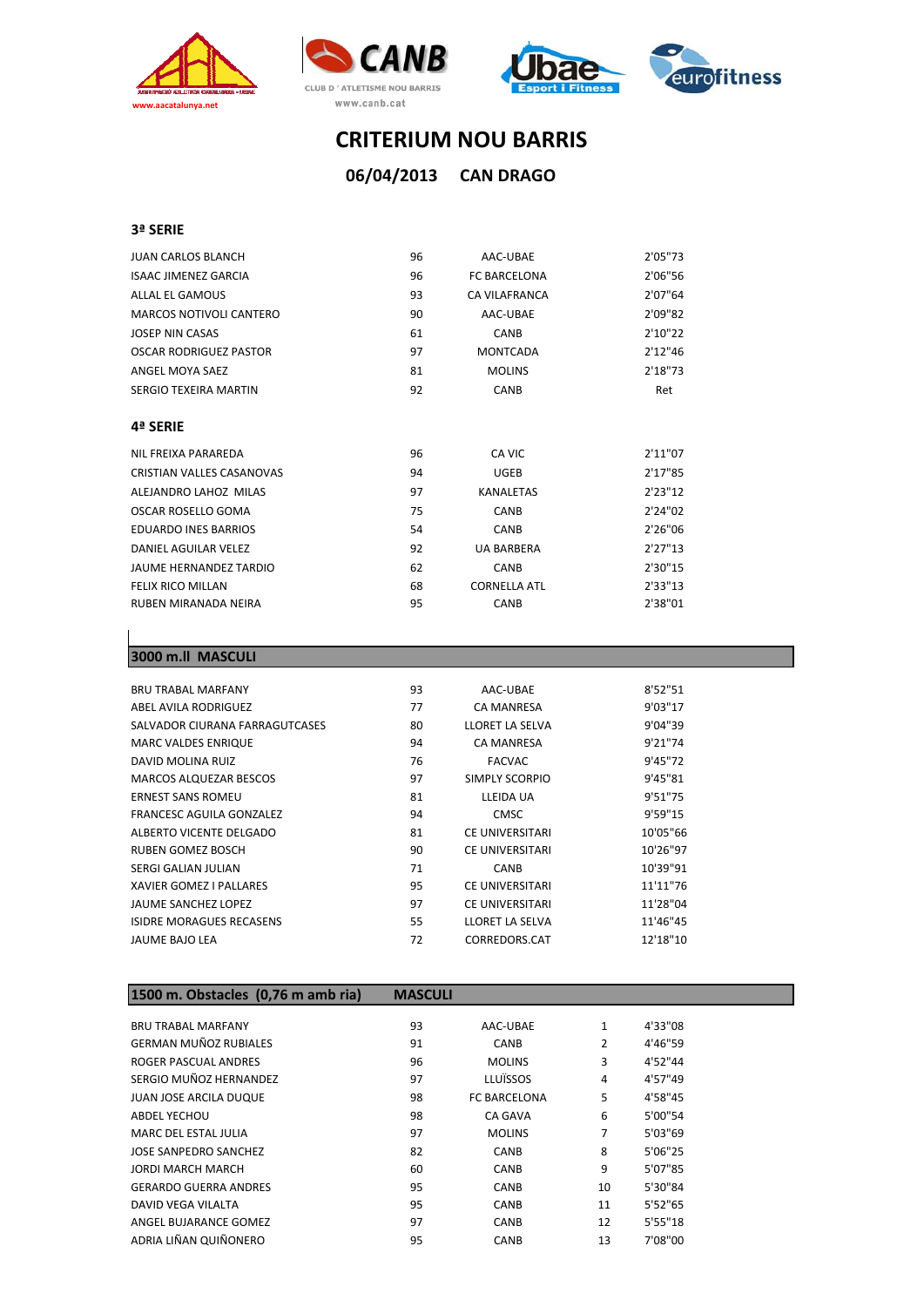







## **CAN DRAGO 06/04/2013**

| DAVID CASTELLANOS GARCIA   | 85 | <b>UA TERRASA</b> |       |  |
|----------------------------|----|-------------------|-------|--|
| IVAN GONZALEZ ALVALA       | 92 | <b>UA TERRASA</b> | 45"16 |  |
| <b>MARCEL PORULL RIUS</b>  | 94 | <b>UA TERRASA</b> |       |  |
| <b>ENOC RODRIGUEZ ROCA</b> | 93 | <b>UA TERRASA</b> |       |  |
|                            |    |                   |       |  |
| PABLO GARRIDO SANCHEZ      | 97 | <b>CANB</b>       |       |  |
| XAVI CADENAS PEREZ         | 89 | <b>CANB</b>       | 46"25 |  |
| BERNAT MOLERO AGUDO        | 96 | <b>CANB</b>       |       |  |
| JAVIER LEIVA CARREÑO       | 90 | <b>CANB</b>       |       |  |
|                            |    |                   |       |  |
| MARC ALCARAZ ROIG          | 95 | <b>UA TERRASA</b> |       |  |
| FCO RAMON MADERA SANTANA   | 96 | <b>UA TERRASA</b> | 49"00 |  |
| <b>MARC GARRIGO INVERS</b> | 96 | <b>UA TERRASA</b> |       |  |
| POL RODRIGUEZ UCARELLA     | 98 | <b>UA TERRASA</b> |       |  |
|                            |    |                   |       |  |

#### **100 m. ll. FEMENI**

| 1ª SERIE                       |    |                       | <b>VENT: 0,3</b> |
|--------------------------------|----|-----------------------|------------------|
| <b>JESSICA LEE FORD</b>        | 88 | <b>CA MANRESA</b>     | 13"00            |
| NATALIA FLORENTIN MASSANA      | 98 | <b>CA GAVA</b>        | 13"05            |
| <b>INES BERMEJO PEREZ</b>      | 97 | <b>UGEB</b>           | 13"07            |
| ANDREA ABALO RUBIO             | 96 | CA OLESA              | 13"11            |
| <b>ANNA OLIVE MARTIN</b>       | 89 | CA CASTELLAR          | 13"28            |
| 2ª SERIE                       |    |                       | <b>VENT: 0,6</b> |
| <b>MARTA GIRONES CASTELLAR</b> | 98 | <b>UA TERRASA</b>     | 12"95            |
| LUCIA GOYANES MARTINEZ         | 97 | <b>SIMPLY SCORPIO</b> | 13"08            |
| LAURA DEL PASO MARTINEZ        | 93 | <b>CA MANRESA</b>     | 13"30            |
| ANNA CIRCUNS GUIX              | 84 | <b>CA MANRESA</b>     | 13"57            |
| CELIA MORILLO GONZALEZ         | 96 | AAC-UBAE              | 13"79            |
| <b>INMA GALLEGO ARAGON</b>     | 96 | <b>CA GAVA</b>        | 13"98            |
| <b>EMMA PALA LORENTE</b>       | 99 | LLUÏSSOS              | 14"44            |
| 3ª SERIE                       |    |                       | <b>VENT: 1,7</b> |
| ANAIS CAZO CARRETERO           | 98 | <b>SIMPLY SCORPIO</b> | 13"48            |
| <b>MARIA PILAR EGEA</b>        | 92 | <b>CA VILANOVA</b>    | 13"97            |
| ALBA AMAT FERNANDEZ            | 98 | AAC-UBAE              | 13"99            |
| <b>HAYDEE MARTINEZ HIDALGO</b> | 98 | AAC-UBAE              | 13"99            |
| <b>LISSETTE MANNES MACIAS</b>  | 92 | <b>UA TERRASA</b>     | 14"32            |
| LAIA MARTINEZ ALVAREZ          | 96 | <b>UA TERRASA</b>     | 14"41            |
| <b>JULIANA BERNAL PEREZ</b>    | 97 | <b>UA TERRASA</b>     | 14"65            |
| 4ª SERIE                       |    |                       | <b>VENT: 0,6</b> |
| RUTH DIAZ CALAF                | 99 | LLUÏSSOS              | 13"95            |
| <b>JUDIT LACRUZ CLOS</b>       | 98 | AAC-UBAE              | 15"13            |
| SARA LOPEZ BAUTISTA DE LISBONA | 97 | AAC-UBAE              | 15"51            |
| <b>MARTA MORAGAS MASFERRE</b>  | 96 | LLORET LA SELVA       | 15"72            |
| ARIADNA MORENO LARA            | 99 | AAC-UBAE              | 15"79            |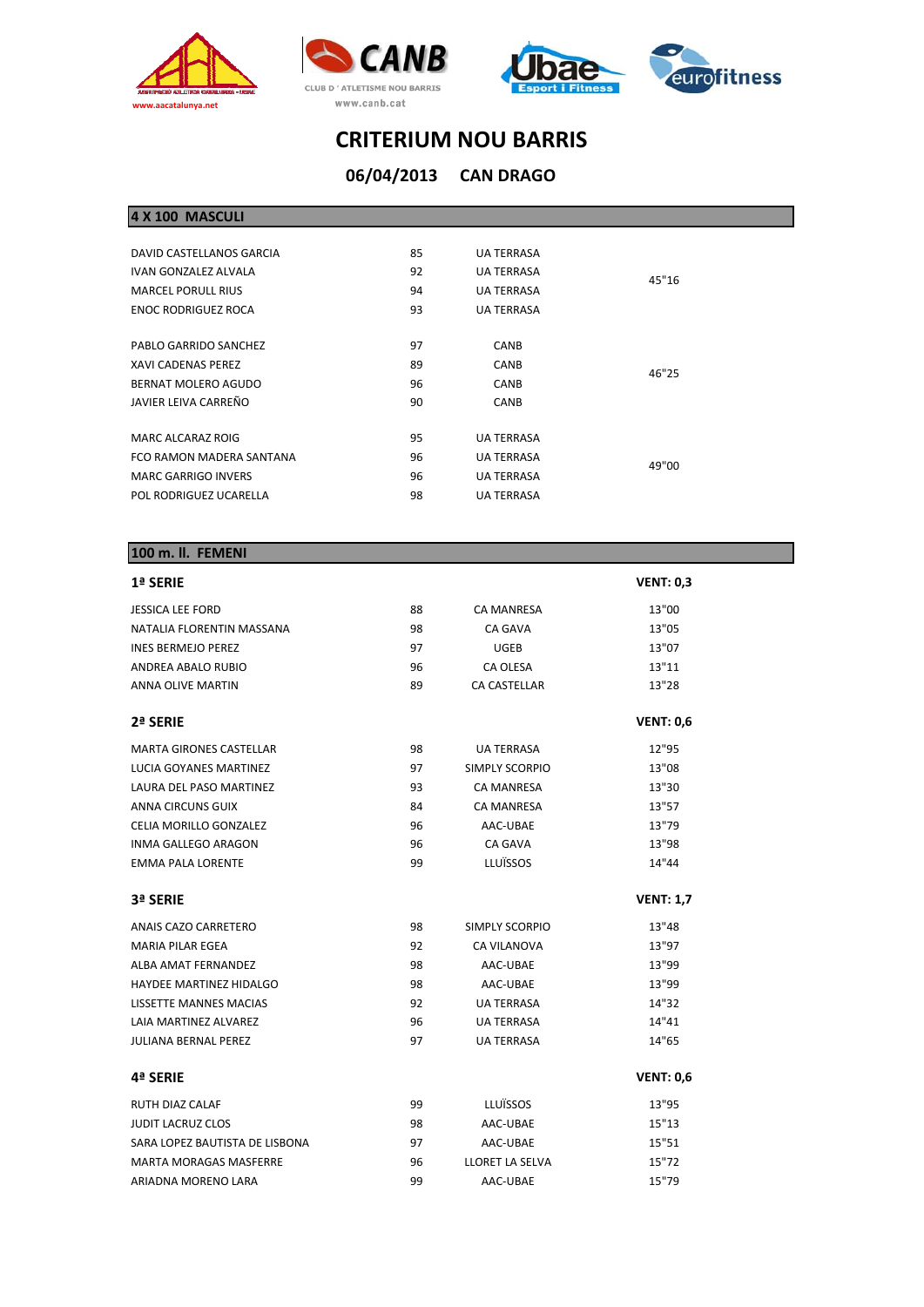







## **CAN DRAGO 06/04/2013**

#### **5ª SERIE VENT: 0,9**

| IRENE REBOREDO DONATO | 99 | LLUÏSSOS          | 13"45 |
|-----------------------|----|-------------------|-------|
|                       |    |                   | 13"73 |
| MARGARET BONET RUIZ   | 96 | <b>UA TERRASA</b> | 13"94 |
| CARLA RODRIGUEZ ROCA  | 99 | LLUÏSSOS          | 14"14 |
| NIRUTA LOPE GONZALEZ  | 99 | AAC-UBAE          | 14"32 |
| ALBA GUERRERO MURCIO  | 96 | <b>UA TERRASA</b> | 14"61 |
| AINA PASCUAL NIUBO    | 99 | CA OLESA          | 15"71 |

| 200 m. ll. FEMENI              |    |                          |                  |
|--------------------------------|----|--------------------------|------------------|
| 1ª SERIE                       |    |                          | <b>VENT: 0,4</b> |
| SARA DORDA SANS                | 97 | <b>GA LLUISOS MATARO</b> | 26"66            |
| <b>ANNA OLIVE MARTIN</b>       | 89 | <b>CA CASTELLAR</b>      | 26"90            |
| <b>INES BERMEJO PEREZ</b>      | 97 | UGE BADALONA             | 27"04            |
| NATALIA FLORENTIN MASSANA      | 98 | <b>CA GAVA</b>           | 27"15            |
| LAURA DEL PASO MARTINEZ        | 93 | <b>CA MARRESA</b>        | 27"47            |
| <b>LAURA MANUVENS MARQUEZ</b>  | 96 | CAMARRESA                | 27"78            |
| NOEMI MARTINEZ MARTINEZ        | 79 | <b>KANALETES</b>         | 30"91            |
| 2ª SERIE                       |    |                          | <b>VENT: 0,9</b> |
| <b>BELEN FERNANDEZ SEGUNDO</b> | 97 | <b>SCORPIO SIMPLY 71</b> | 28"39            |
| CELIA MORILLO GONZALEZ         | 96 | AAC-UBAE                 | 28"55            |
| <b>MARGARET BONET RUIZ</b>     | 96 | <b>UA TERRASSA</b>       | 28"79            |
| SHEILA DOBON PELEGRIN          | 93 | <b>UA BARBERA</b>        | 28"96            |
| <b>JULIANA BERNAL PEREZ</b>    | 97 | <b>UA TERRASSA</b>       | 30"61            |
| 3ª SERIE                       |    |                          | <b>VENT: 0,2</b> |
| <b>ALBA GUERRERO MURCIO</b>    | 96 | <b>UATERRASSA</b>        | 31"00            |
| ANNA ETXARRI CABRE             | 96 | AAC-UBAE                 | 31"25            |
| ROSA MACIAS BROCAL             | 96 | AAC-UBAE                 | 32"24            |
| <b>CARLA BAUTISTA SIFRE</b>    | 97 | AAC-UBAE                 |                  |
| 4ª SERIE                       |    |                          | <b>VENT: 1,2</b> |
| LAIA GIL MOLAS                 | 94 | CA VIC                   | 27"34            |
| <b>LARA LOPEZ TAJAHUERCE</b>   | 94 | <b>CORNELLA AT</b>       | 28"93            |
| PAULA GARCIA RODRIGUEZ         | 97 | <b>CORNELLA AT</b>       | 29"25            |
| MIRIAM MARTINEZ CESPEDES       | 96 | <b>KANALETES</b>         | 30"11            |

### **400 m. ll. FEMENI**

#### **1ª SERIE**

| NURIA TIO PEIG          | 95 | CA MANRESA                | 58"75   |
|-------------------------|----|---------------------------|---------|
| MARINA TOVAR ARJONA     | 97 | <b>CORNELLA AT</b>        | 59"92   |
| ANNA JIMENEZ BARGALLO   | 90 | <b>CORNELLA AT</b>        | 1'01"11 |
| NURIA ANDRES BONNIN     | 91 | AAC-UBAE                  | 1'02"06 |
| <b>OUMAIMA BLAL</b>     | 97 | <b>GA LLUISSOS MATARO</b> | 1'02"25 |
| LAURA PELEGRIN GUILLEM  | 93 | <b>GA LLUISSOS MATARO</b> | 1'06"34 |
| NOEMI MARTINEZ MARTINEZ | 79 | <b>KANALETES</b>          | 1'07"42 |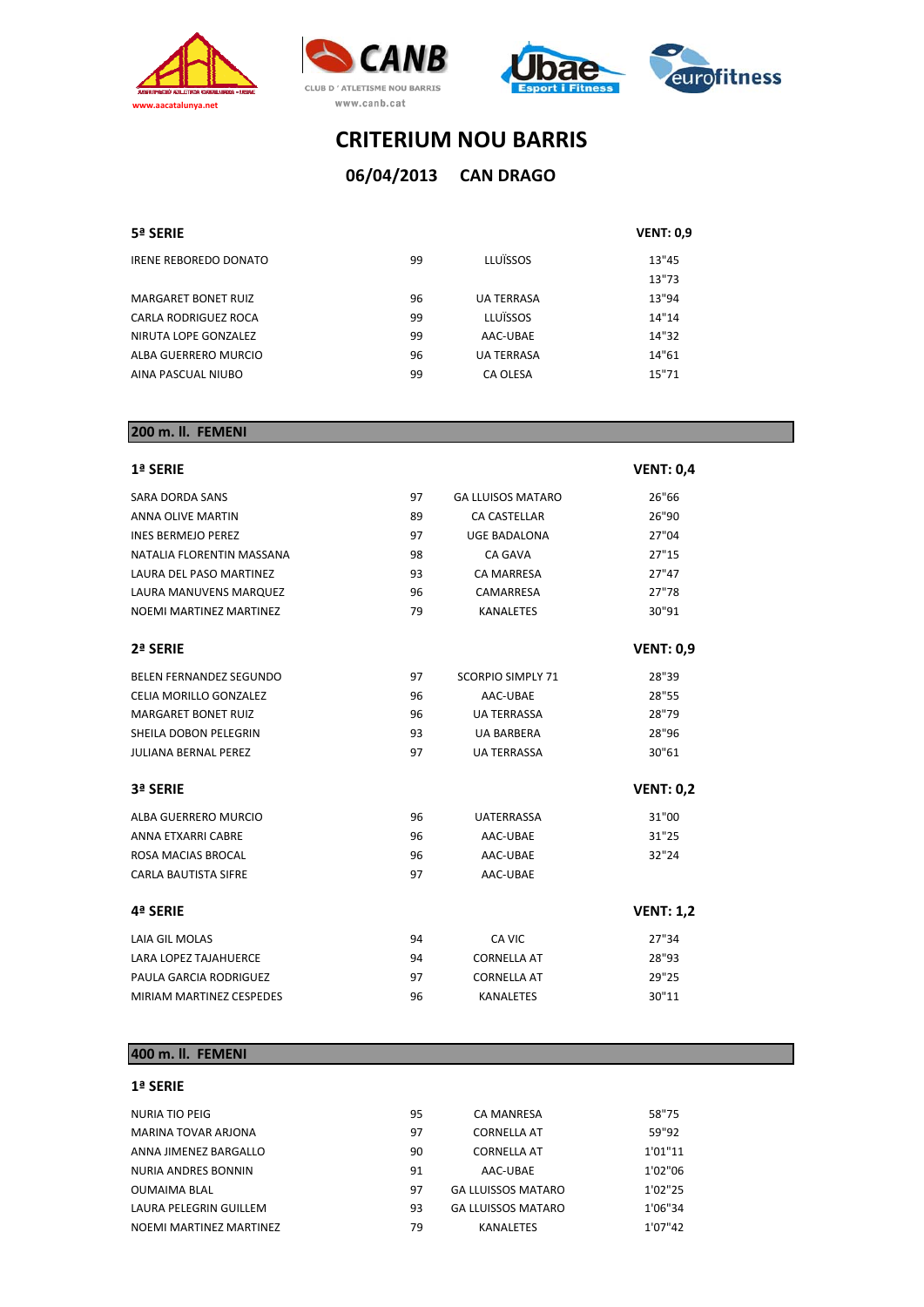







**CAN DRAGO 06/04/2013**

#### **2ª SERIE**

| CAROLINA JIMENEZ NAVARRO | 97 | <b>SCORPIO SIMPLY 71</b> | 1'06"52 |
|--------------------------|----|--------------------------|---------|
| CELIA CARO FAURE         | 96 | UCA                      | 1'07"36 |
| SARA ROSINES PARERA      | 94 | AAC-UBAE                 | 1'07"75 |
| EVA SOTILLOS COSTA       | 96 | <b>UNIVERSITARI</b>      | 1'09"24 |
| LAURA COSTA SERRA        | 96 | <b>CA MANRESA</b>        | 1'11"81 |
| MIREIA GIRONES CASTELLAR | 95 | <b>UA TERRASSA</b>       | 1'16"05 |
| NOELIA SANAHUJA COBACHO  | 96 | CA OLESA                 | 1'18"51 |

#### **800 m. ll. FEMENI**

| ANNA GARCIA ROVIRA           | 97 | AAC-UBAE                 | 2'25''49 |
|------------------------------|----|--------------------------|----------|
| BLANCA GONZALEZ MELARDE      | 96 | UGE BADALONA             | 2'27"10  |
| <b>MARTA MESALLES LUPION</b> | 80 | <b>CANB</b>              | 2'31"09  |
| LAILA VIVAS CLASES           | 95 | <b>GA LLUISOS MATARO</b> | 2'34"23  |
| Mª HELENA GAETA MONLEON      | 71 | <b>GA LLUISOS MATARO</b> | 2'34"36  |
| SARA RAMON SALAMAÑA          | 81 | LLORET LA SELVA          | 2'36"89  |
| <b>JUDIT MARCH BURGOS</b>    | 95 | <b>CANB</b>              | 2'42"46  |
| NURIA VIZCAINO ESTRADA       | 97 | <b>KANALETES</b>         | 2'42"95  |
| CELINA JANCZAK CAMP          | 97 | <b>CA PARETS</b>         | 2'48"00  |
| ANNA RAMON BALASCH           | 96 | <b>CA PARETS</b>         | 2'50"31  |
| MARIA MAS BERMEJO            | 94 | <b>GA LLUISOS MATARO</b> | 2'50"80  |
| <b>OMAIMA BLAL</b>           | 97 | <b>GA LLUISOS MATARO</b> | Ret.     |
|                              |    |                          |          |

### **3000 m. ll. FEMENI**

| <b>NAJWA CHOUATI</b>           | 97 | <b>CA MANRESA</b>        | 10'45"78 |
|--------------------------------|----|--------------------------|----------|
| <b>ANIRIA MATA SASTRE</b>      | 93 | <b>CA MANRESA</b>        | 10'46"70 |
| ELENA VERDERA BOSCH            | 99 | <b>CM SANT CUGAT</b>     | 10'54"84 |
| <b>IA VIDAL SOLER</b>          | 00 | LLORET LA SELVA          | 11'01"63 |
| ALEXIA CASTILLO LOPEZ          | 78 | LLEIDA                   | 11'04"83 |
| SARA PRESCOLI PACHECO          | 77 | CA OLESA                 | 11'13"62 |
| NURIA SOLER ALAY               | 71 | LLORET LA SELVA          | 11'17"40 |
| <b>ISABEL LINARES MARTINEZ</b> | 98 | <b>SCORPIO SIMPLY 71</b> | 11'21"94 |
| CELIA CELMA GABALDON           | 98 | <b>RIPOLLET UA</b>       | 11'28"32 |
| <b>JULIA OLLE GATELL</b>       | 85 | CAT                      | 11'41"08 |
| LAURA MUNNE ROCAMORA           | 93 | AAC-UBAE                 | 11'42"02 |
| MIREIA CANO NIETO              | 81 | CA OLESA                 | 12'13"74 |
| ESMERALDA ZARAGOZA SAEZ        | 72 | <b>MARTORELL</b>         | 12'17"76 |
| LYDIA RODRIGUEZ GUTIERREZ      | 98 | <b>MARTORELL</b>         | 12'28"41 |
| DORSAL 750                     |    |                          | 12'30"41 |
| AROHA CABANAS GONZALEZ         | 77 | <b>CANB</b>              | 12'53"94 |
| EVA MOLINA OLIVENCIA           | 97 | <b>GA LLUISOS MATARO</b> | 13'07"42 |
| NURIA VICENTE SOLSONA          | 96 | CA OLESA                 | 13'17"95 |
| <b>ANDREA MOTOS PIQUER</b>     | 98 | <b>CA OLESA</b>          | 13'41"53 |
| Mª HELENA GAETA MONLEON        | 71 | <b>GA LLUISOS MATARO</b> | Ret      |
| <b>LAILA VIVES GASER</b>       | 95 | <b>GA LLUISOS MATARO</b> | Ret      |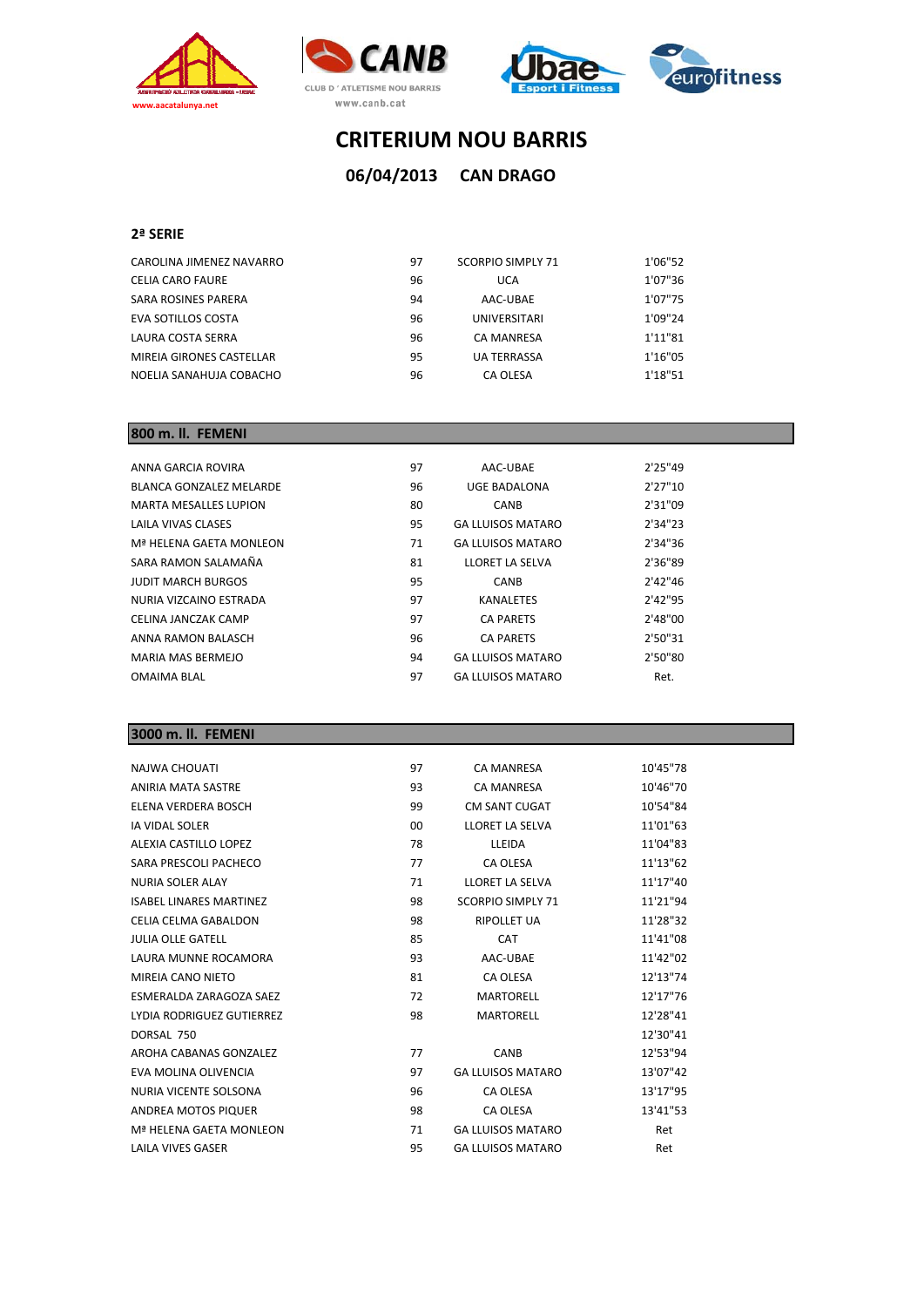







# **CRITERIUM NOU BARRIS**

| 06/04/2013    | <b>CAN DRAGO</b>   |         |  |
|---------------|--------------------|---------|--|
| <b>FEMENI</b> |                    |         |  |
| 98            | <b>GEIE GIRONÍ</b> | 5'24"23 |  |
| 88            | <b>CA MANRESA</b>  | 5'30"46 |  |
| 90            | <b>CANB</b>        | 6'11"87 |  |
| 94            | AAC-UBAE           | Ret     |  |
|               |                    |         |  |

| 4 X 100 FEMENI                 |    |                                                                                                                                                                                                                                                  |  |
|--------------------------------|----|--------------------------------------------------------------------------------------------------------------------------------------------------------------------------------------------------------------------------------------------------|--|
|                                |    |                                                                                                                                                                                                                                                  |  |
| MIREIA LARRIBA MIGUEL          | 95 | AAC-UBAE                                                                                                                                                                                                                                         |  |
| <b>CARME ANDRES BONNIN</b>     | 94 | AAC-UBAE<br>50"14<br>AAC-UBAE<br>AAC-UBAE<br>AAC-UBAE<br>AAC-UBAE<br>51"94<br>AAC-UBAE<br>AAC-UBAE<br>LLUÏSSOS MATARO<br>LLUÏSSOS MATARO<br>53"54<br>LLUÏSSOS MATARO<br>LLUÏSSOS MATARO<br>AAC-UBAE<br>AAC-UBAE<br>54"05<br>AAC-UBAE<br>AAC-UBAE |  |
| <b>JUDIT COSTA IRACHETA</b>    | 93 |                                                                                                                                                                                                                                                  |  |
| Mª ANGELES FUENTES RUIZ        | 89 |                                                                                                                                                                                                                                                  |  |
|                                |    |                                                                                                                                                                                                                                                  |  |
| LAURA FLIX DIEZ                | 95 |                                                                                                                                                                                                                                                  |  |
| <b>ESTHER RAMIREZ FONTANET</b> | 97 |                                                                                                                                                                                                                                                  |  |
| <b>MAR MESA MORENO</b>         | 95 |                                                                                                                                                                                                                                                  |  |
| <b>MAR RAMIREZ FONTANET</b>    | 98 |                                                                                                                                                                                                                                                  |  |
|                                |    |                                                                                                                                                                                                                                                  |  |
| <b>RUTH DIAZ CALAF</b>         | 99 |                                                                                                                                                                                                                                                  |  |
| <b>CARLA RODRIGUEZ ROCA</b>    | 99 |                                                                                                                                                                                                                                                  |  |
| <b>EMMA PALA LORENTE</b>       | 99 |                                                                                                                                                                                                                                                  |  |
| <b>IRENE REBOREDO DONATO</b>   | 99 |                                                                                                                                                                                                                                                  |  |
|                                |    |                                                                                                                                                                                                                                                  |  |
| ALBA AMAT FERNANDEZ            | 98 |                                                                                                                                                                                                                                                  |  |
| <b>HAYDEE MARTINEZ HIDALGO</b> | 98 |                                                                                                                                                                                                                                                  |  |
| <b>ANDREA YUS FERNANDEZ</b>    | 98 |                                                                                                                                                                                                                                                  |  |
| LAURA HIDALGO                  | 95 |                                                                                                                                                                                                                                                  |  |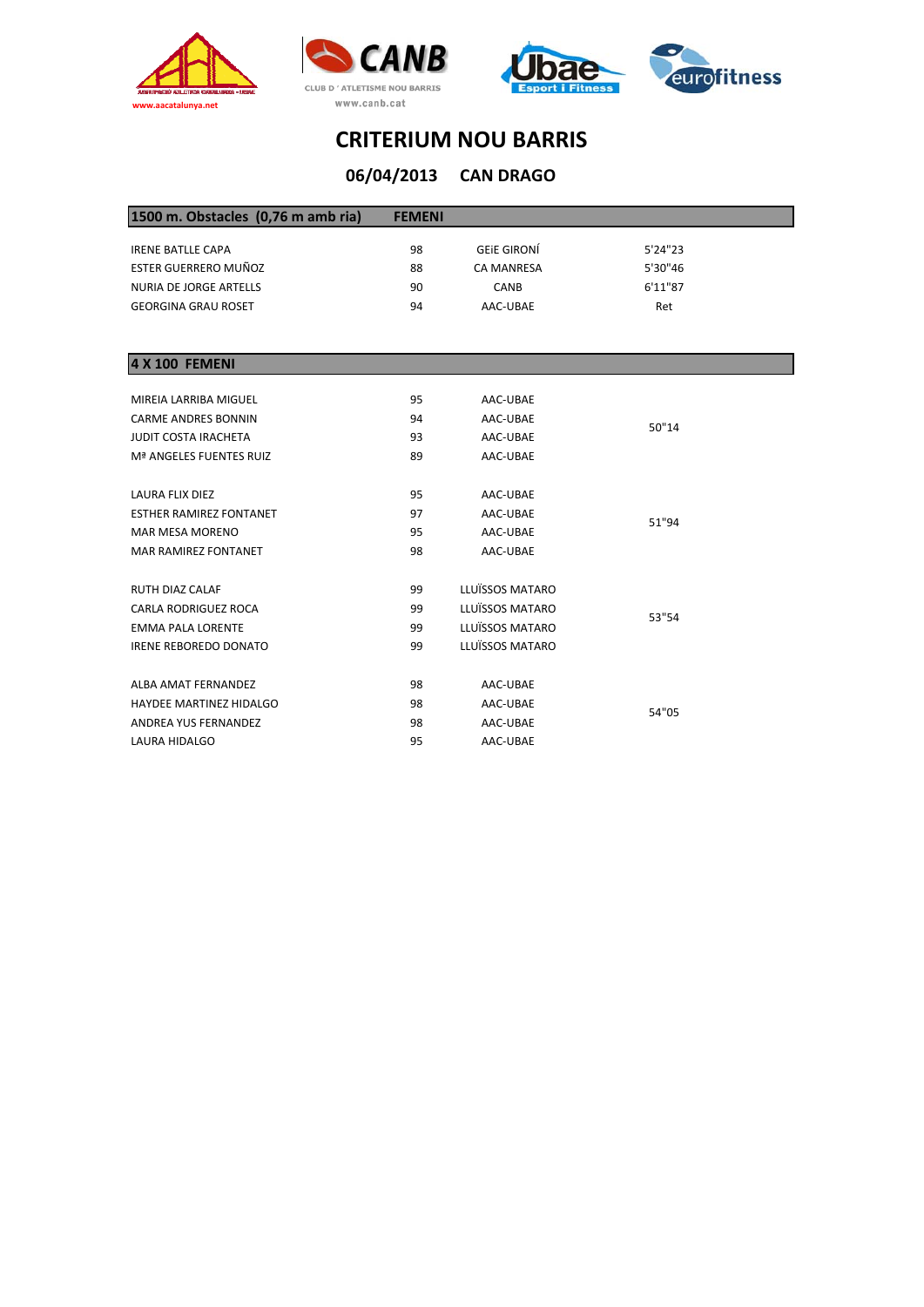







**CAN DRAGO 06/04/2013**

|                                     |    |                         | 1.20                     |                     |                |                | 1.40           | 1.45                                         |                |             |          | 1.70      | 1.75 |       |              |
|-------------------------------------|----|-------------------------|--------------------------|---------------------|----------------|----------------|----------------|----------------------------------------------|----------------|-------------|----------|-----------|------|-------|--------------|
| <b>ALCADA MASCULINA</b>             |    |                         |                          | 1.25                | 1.30           | 1.35           |                |                                              | 1.50           | 1.55        | 1.60     |           |      | 1.80  | <b>Marca</b> |
| <b>MARC MERELO PASCAU</b>           | 97 | LAIETANIA               |                          |                     |                |                |                |                                              |                |             | $\Omega$ | X X 0 X 0 |      | X X X | 1.75         |
| ERIK RODRIGUEZ LACRUZ               | 97 | AAC-UBAE                | $\overline{a}$           | $\sim$              | $X$ 0          | $\mathbf 0$    | $\mathbf 0$    | $X$ 0                                        | $\mathbf 0$    | $X$ 0       | X X X    |           |      |       | 1.55         |
| EDGAR BENAVENTE TORTAJADA           | 96 | CANB                    | $\blacksquare$           |                     | $\mathbf 0$    | $\mathbf 0$    | $\mathbf 0$    | $\Omega$                                     | X X 0          | X X X       |          |           |      |       | 1.50         |
| <b>GUILLEM MARCO ROBAS</b>          | 91 | CANB                    | $\sim$                   |                     | $\mathbf 0$    | $\mathbf{0}$   | $\mathbf 0$    | $X \times 0$                                 | X X X          |             |          |           |      |       | 1.45         |
| <b>SERGI TORNER CABOT</b>           | 00 | CANB                    | X X 0                    | X X<br>x            |                |                |                |                                              |                |             |          |           |      |       | 1.20         |
|                                     |    |                         |                          |                     |                |                |                |                                              |                |             |          |           |      |       |              |
| <b>ALCADA FEMENINA</b>              |    |                         | 1.20                     | 1.25                | 1.30           | 1.35           | 1.40           | 1.45                                         | 1.50           |             |          |           |      |       | <b>Marca</b> |
|                                     |    |                         |                          |                     |                |                |                |                                              |                |             |          |           |      |       |              |
| SANDRA CHECA CASAS                  | 97 | <b>MARTORELL</b>        |                          |                     |                | $X$ 0          | $\pmb{0}$      | $\mathbf 0$                                  | $X$ $X$ $X$    |             |          |           |      |       | 1.45         |
| <b>BERTA PEREZ SOLE</b>             | 97 | LAIETANIA               |                          | 0                   | $\mathbf 0$    | X X X          |                |                                              |                |             |          |           |      |       | 1.30         |
| <b>EMMA PALA LORENTE</b>            | 99 | <b>GA LLUÏSSOS</b>      |                          | X <sub>0</sub>      | $\mathbf 0$    | $X$ $X$ $X$    |                |                                              |                |             |          |           |      |       | 1.30         |
|                                     |    |                         |                          |                     |                |                |                |                                              |                |             |          |           |      |       |              |
| PERXA FEMENINA - MASCULINA (2.00 m) |    |                         | 2.00                     | 2.20                | 2.40           | 2.60           | 2.80           | 3.00                                         | 3.20           | 3.30        | 3.50     | 3.60      |      |       | Marca        |
|                                     |    |                         |                          |                     |                |                |                |                                              |                |             |          |           |      |       |              |
| <b>GUILLEM CARNERO RODRIGUEZ</b>    | 98 | <b>UCA</b>              |                          |                     |                | $\mathbf 0$    | $\mathbf 0$    | $\Omega$                                     | X <sub>0</sub> | $\mathbf 0$ | X X X    |           |      |       | 3.30         |
| BRYAN PONCE ORELLANA                | 95 | <b>ISS-L'HOSPITALET</b> | $\overline{a}$           |                     | $\sim$         |                | X X 0          |                                              | X X 0 X X 0    | $X$ $X$ $X$ |          |           |      |       | 3.20         |
| <b>XAVI FERRE</b>                   | 84 | <b>KANALETES</b>        | $\overline{\phantom{a}}$ | $\mathbf 0$         | $\mathbf 0$    | $\mathbf 0$    | X <sub>0</sub> |                                              |                |             |          |           |      |       | 2.80         |
| JOSEP ORIOL BERTRAN MARTI           | 98 | CA IGUALADA             | $\mathbf 0$              | $\mathbf 0$         | $\mathbf 0$    | $\Omega$       | x x x          |                                              |                |             |          |           |      |       | 2.60         |
| <b>BERNAT TARRAGO IBERN</b>         | 99 | LAIETANIA               | $\mathbf 0$              | $\mathbf 0$         | X <sub>0</sub> | $X$ $X$ $X$    |                |                                              |                |             |          |           |      |       | 2.40         |
| JOAN QUEROL PLA                     | 99 | AAC-UBAE                | $\sim$                   | $\Omega$            | $X$ $X$ $X$    |                |                |                                              |                |             |          |           |      |       | 2.20         |
| LLUIS ROSSELL CARRASCOSA            | 54 | <b>ACAV</b>             | $\overline{\phantom{a}}$ | X <sub>0</sub>      | X X X          |                |                |                                              |                |             |          |           |      |       | 2.20         |
| <b>ALBERT VALL GARCIA</b>           | 98 | <b>KANALETES</b>        | $\mathbf 0$              | X <sub>0</sub>      | X X X          |                |                |                                              |                |             |          |           |      |       | 2.20         |
| <b>GERARD TAULATS BRAOS</b>         | 01 | <b>CORNELLA AT</b>      | $X$ $X$ $X$              |                     |                |                |                |                                              |                |             |          |           |      |       |              |
| JORDI FERNANDEZ MORENO              | 98 | CA IGUALADA             | X X X                    |                     |                |                |                |                                              |                |             |          |           |      |       |              |
| JUAN PEDRO CASAMAYOR RUIZ           | 74 | <b>BCN ATLETISME</b>    |                          |                     |                |                |                |                                              | x x x          |             |          |           |      |       |              |
|                                     |    |                         |                          |                     |                |                |                |                                              |                |             |          |           |      |       |              |
| AINTZANE CASTARLENAS MARTINEZ       | 97 | ISS-L'HOSPITALET        | $\omega$                 | $\sim$              | $\overline{a}$ |                | $\mathbf 0$    | $\Omega$                                     | X X X          |             |          |           |      |       | 3.00         |
| CELIA GASPAR RENGEL                 | 97 | <b>CA LAIETANIA</b>     | $\overline{\phantom{a}}$ | $\bar{\phantom{a}}$ |                | $\mathbf 0$    | $\pmb{0}$      | $X$ $X$ $X$                                  |                |             |          |           |      |       | 2.80         |
| CLAUDIA TERES VILALTA               | 98 | AAC-UBAE                |                          |                     | $\mathbf 0$    | X <sub>0</sub> | $\mathbf 0$    | x x x                                        |                |             |          |           |      |       | 2.80         |
| ISABEL BARTRA GUAL DE TORRILLA      | 91 | <b>CA LAIETANIA</b>     | $\mathbf 0$              | $\mathbf 0$         | $\mathbf 0$    | X X 0          | $X$ 0          | $\overline{x}$ $\overline{x}$ $\overline{x}$ |                |             |          |           |      |       | 2.80         |
| <b>MARTA TERUEL MORENO</b>          | 96 | <b>CA LAIETANIA</b>     | $\omega$                 | $\overline{a}$      | $\Omega$       | X <sub>0</sub> | X X X          |                                              |                |             |          |           |      |       | 2.60         |
| ARETA BLAZQUEZ SORIA                | 88 | <b>UGEB</b>             | $\overline{\phantom{a}}$ | $\sim$              | $\mathbf 0$    | X X X          |                |                                              |                |             |          |           |      |       | 2.40         |
| MONTSERRAT PRAT GRAU                | 66 | <b>CA MANRESA</b>       | $\overline{\phantom{a}}$ | X <sub>0</sub>      | 0              | x x x          |                |                                              |                |             |          |           |      |       | 2.40         |
| <b>OLGA SALVAT PASTOR</b>           | 95 | ISS-L'HOSPITALET        |                          |                     |                | X X O X X X    |                |                                              |                |             |          |           |      |       | 2.40         |
| <b>ESTRELLA PONCE ORELLANA</b>      | 98 | ISS-                    | X <sub>0</sub>           | $X$ $X$ $X$         |                |                |                |                                              |                |             |          |           |      |       | 2.00         |
| <b>MARIA BALLART VERNET</b>         | 99 | AAC-UBAE                | $\omega$                 | X X X               |                |                |                |                                              |                |             |          |           |      |       |              |
| <b>ELISABET CALVO MUSTE</b>         | 94 | AAC-UBAE                | $\blacksquare$           | $\blacksquare$      | $\blacksquare$ |                |                |                                              |                |             |          |           |      |       |              |
| TABITA VICENC SALOMON               | 96 | ISS-L'HOSPITALET        |                          |                     | x x x          |                |                |                                              |                |             |          |           |      |       |              |
| <b>MARIONA GASPAR RENGEL</b>        | 01 | <b>CA LAIETANIA</b>     | $X$ $X$ $X$              |                     |                |                |                |                                              |                |             |          |           |      |       |              |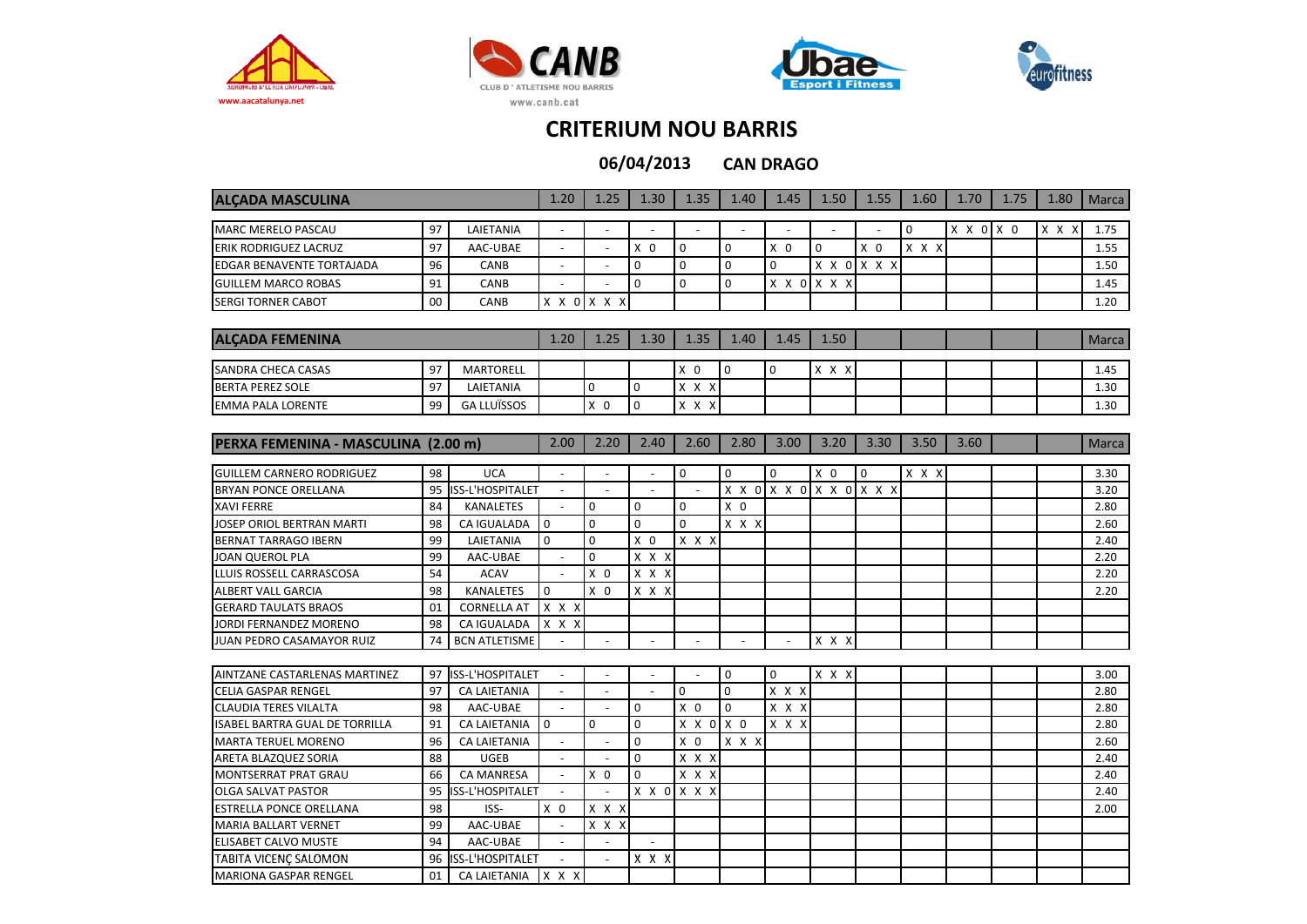







|                                     |    |                         |                          |                |                          | 06/04/2013 |      |                   |   |              | <b>CAN DRAGO</b>         |                |                |             |      |  |              |
|-------------------------------------|----|-------------------------|--------------------------|----------------|--------------------------|------------|------|-------------------|---|--------------|--------------------------|----------------|----------------|-------------|------|--|--------------|
| PERXA FEMENINA - MASCULINA (3.50 m) |    |                         | 3.50                     |                | 3.70                     |            | 3.90 | 4.10              |   | 4.30         | 4.40                     | 4.50           | 4.60           | 4.70        | 4.80 |  | <b>Marca</b> |
|                                     |    |                         |                          |                |                          |            |      |                   |   |              |                          |                |                |             |      |  |              |
| <b>JOAN PLANAS ILLAS</b>            | 81 | LAIETANIA               | $\overline{\phantom{a}}$ |                |                          |            |      | X <sub>0</sub>    | 0 |              | ٠                        | X <sub>0</sub> | $\blacksquare$ | X X O X X X |      |  | 4.70         |
| ADRIA PUIG FACUNDO                  | 91 | LAIETANIA               | $\overline{\phantom{a}}$ |                | $\overline{\phantom{0}}$ |            |      | X <sub>0</sub>    | 0 |              | $\overline{\phantom{a}}$ | X X 0          | $\sim$         | X X X       |      |  | 4.50         |
| ALVARO RATIA SAUQUE                 | 89 | AAC-UBAE                | $\overline{\phantom{a}}$ |                |                          |            |      | 0                 |   |              | X X O X X X              |                |                |             |      |  | 4.30         |
| DAVID RODRIGUEZ CALVO               |    | 91 ISS L'HOSPITALET     | $\overline{\phantom{a}}$ | 0              |                          | 0          |      | X <sub>0</sub>    |   | $x \times x$ |                          |                |                |             |      |  | 4.10         |
| <b>BERNAT PARPAL</b>                | 96 | FCB                     | $\sim$                   | X X 0 0        |                          |            |      | X X O X X X       |   |              |                          |                |                |             |      |  | 4.10         |
| MARC FERNANDEZ REIXAC               |    | 93 ISS L'HOSPITALET     | $\sim$                   | X <sub>0</sub> |                          |            |      | X X 0 X X 0 X X X |   |              |                          |                |                |             |      |  | 4.10         |
| <b>HECTOR LINARES ARROYO</b>        | 91 | <b>FCB</b>              | $\overline{\phantom{a}}$ | X <sub>0</sub> |                          |            |      | X X O X X X       |   |              |                          |                |                |             |      |  | 3.90         |
| <b>ERIC ROSSELL FERNANDEZ</b>       | 90 | <b>ESP PENEDES</b>      | $\Omega$                 | 0              |                          | X X X      |      |                   |   |              |                          |                |                |             |      |  | 3.70         |
| <b>OSCAR LOSCOS ENRIQUEZ</b>        |    | 97 ISS L'HOSPITALET 0   |                          | X <sub>0</sub> |                          | X X X      |      |                   |   |              |                          |                |                |             |      |  | 3.70         |
| PAU GARCIA TENA                     |    | 96 ISS L'HOSPITALET X 0 |                          | $X$ $X$ $X$    |                          |            |      |                   |   |              |                          |                |                |             |      |  | 3.50         |
| <b>JUAN PEDRO</b>                   | 74 | <b>BCN ATLETISME</b>    |                          |                |                          |            |      |                   |   |              |                          |                |                |             |      |  |              |
| <b>GUILLEM</b>                      | 98 | <b>UCA</b>              |                          |                |                          |            |      |                   |   |              |                          |                |                |             |      |  |              |
| MIQUEL VILCHEZ VENDRELL             | 93 | <b>ANDORRA</b>          | $\overline{\phantom{a}}$ |                | $\overline{\phantom{0}}$ | x x x      |      |                   |   |              |                          |                |                |             |      |  |              |
| <b>CARLOS TERUEL ORTIZ</b>          | 69 | UNIVERSITARI            | X X X                    |                |                          |            |      |                   |   |              |                          |                |                |             |      |  |              |
| DAVID BLASCO PATIÑO                 | 96 | <b>CORNELLA AT</b>      | $\overline{\phantom{a}}$ | X X X          |                          |            |      |                   |   |              |                          |                |                |             |      |  |              |
| <b>VICTOR NIELSEN ROS</b>           | 97 | <b>FCB</b>              |                          |                |                          |            |      |                   |   |              |                          |                |                |             |      |  |              |
| <b>ANTHER FRIGOLA GOMEZ</b>         | 95 | <b>FCB</b>              | $\overline{\phantom{a}}$ | $X$ $X$ $X$    |                          |            |      |                   |   |              |                          |                |                |             |      |  |              |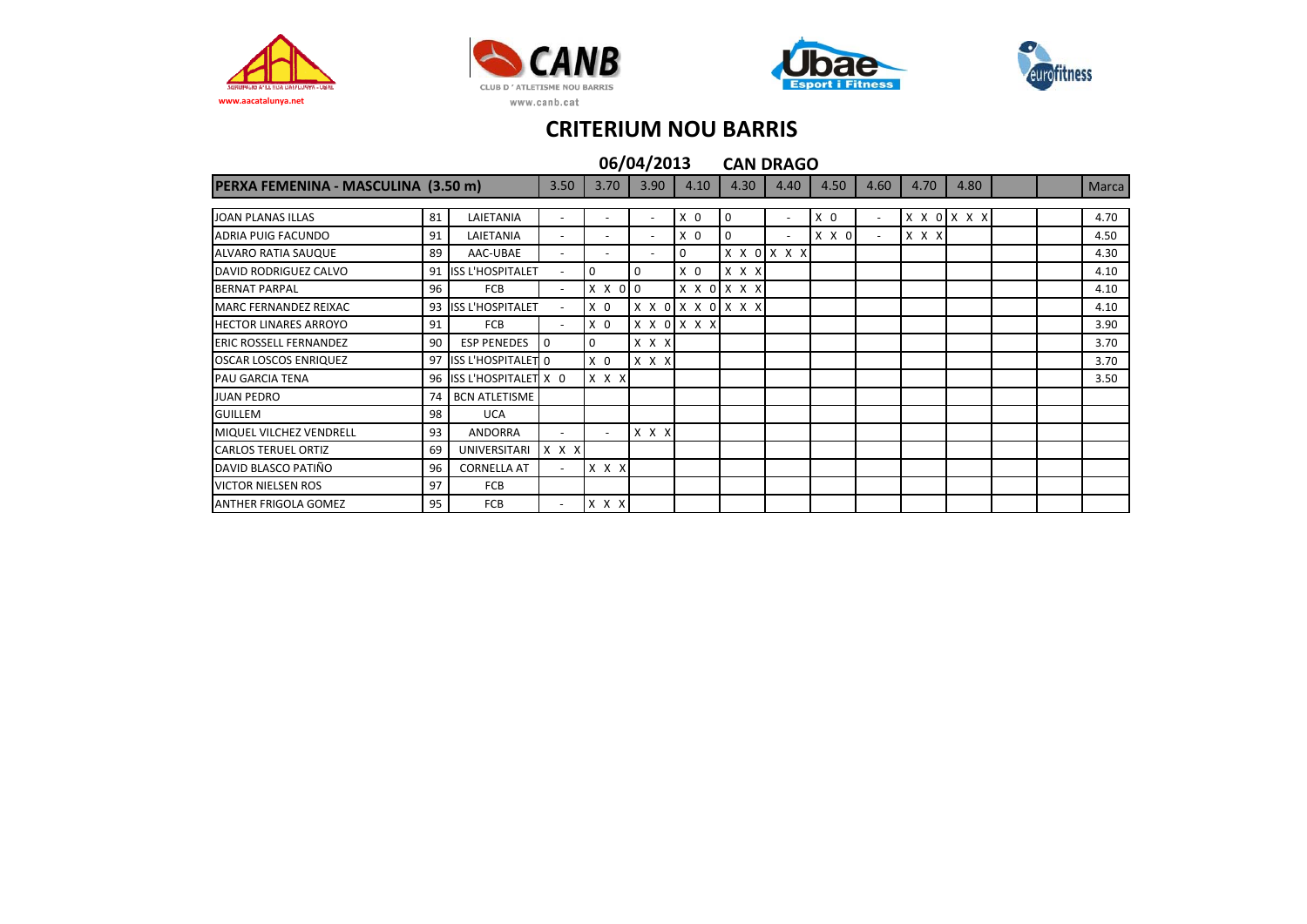







**06/04/2013**

**CAN DRAGO**

| <b>LLARGADA MASCULINA</b>     | 1 <sup>o</sup> | 2 <sup>0</sup>       | 3 <sup>o</sup>           | 4º             | 5 <sup>o</sup>           | 6 <sup>2</sup>           | <b>MARCA</b>             |                |              |
|-------------------------------|----------------|----------------------|--------------------------|----------------|--------------------------|--------------------------|--------------------------|----------------|--------------|
| <b>ADRIAN RUIZ OLMOS</b>      | 94             | AAC-UBAE             | Χ                        | 6.56           | $\overline{\phantom{a}}$ | $\overline{\phantom{a}}$ | $\overline{\phantom{a}}$ |                | 6.56         |
| JOSEP JIMENEZ COLOME          | 91             | <b>MONTORNES</b>     | X                        | 6.07           | 5.63                     | х                        | X                        | 6.38           | 6.38         |
| JESUS CASTILLO PATIÑO         | 93             | <b>CORNELLA AT</b>   | 5.80                     | 6.09           | Χ                        | 6.17                     | 6.27                     | 6.35           | 6.35         |
| RAMON REQUENA VAZQUEZ         | 90             | <b>TERRASA</b>       | X                        | 5.93           | X                        | 5.86                     | X                        | 6.31           | 6.31         |
| <b>GERARD PORRAS CANTON</b>   | 96             | <b>BARCA</b>         | 6.16                     | 6.16           | 5.81                     |                          |                          |                | 6.16         |
| ALEX CODINA JIMENEZ           | 92             | <b>UA BARBERA</b>    | х                        | 5.96           | 5.88                     | 6.06                     | 6.06                     | Χ              | 6.06         |
| JOAN SALA GARRIGA             | 97             | AAC-UBAE             | 5.66                     | 4.57           | 5.71                     | 5.65                     | 5.92                     | 4.77           | 5.92         |
| ABDEL EL HADI                 | 91             | AAC                  | 5.68                     | 5.64           | 5.53                     | х                        | 5.64                     | х              | 5.68         |
| ADRIA CALZADA ESCRIG          | 97             | <b>BARCA</b>         | 5.64                     | Χ              | X                        |                          |                          |                | 5.64         |
| JUAN MERINO BERMEJO           | 89             | <b>UA BARBERA</b>    | 5.36                     | 5.44           | 5.36                     |                          |                          |                | 5.44         |
| PAU ABELLO SIMON              | 99             | AAC-UBAE             | 5.08                     | 5.40           | 5.28                     |                          |                          |                | 5.40         |
| ARTURO CABALLERO LOPEZ        | 98             | AAC-UBAE             | 5.33                     | 4.97           | 5.08                     |                          |                          |                | 5.33         |
| LLUIS NAVARRO MUÑOZ           | 97             | AAC-UBAE             | х                        | 5.32           | X                        |                          |                          |                | 5.32         |
| <b>ORIOL OSSES FERNANDEZ</b>  | 98             | CANB                 | 5.27                     | 5.24           | $\pmb{\mathsf{X}}$       |                          |                          |                | 5.27         |
| ARNAU PALOMERO DONADEU        | 98             | AAC-UBAE             | 5.16                     | Χ              | 5.00                     |                          |                          |                | 5.16         |
| ALEX DOMENECH MIÑARRO         | 97             | AAC-UBAE             | 5.08                     | 3.93           | 5.09                     |                          |                          |                | 5.09         |
| FERRAN BATISTE SALA           | 63             | PRATENC              | 4.97                     | Χ              | 4.68                     |                          |                          |                | 4.97         |
| ALEIX PORRAS CANTON           | 99             | LLEIDA               | 4.81                     | Χ              | X                        |                          |                          |                | 4.81         |
| DAVID JIMENEZ AVILES          | 99             | AAC-UBAE             | 4.62                     | 4.36           | 4.46                     |                          |                          |                | 4.62         |
| <b>MANOLO MACIAS CASTRO</b>   | 65             | <b>BCN ATLETISME</b> | Χ                        | 4.41           | 4.47                     |                          |                          |                | 4.47         |
| <b>EVANDER ALONSO REYES</b>   | 98             | AAC-UBAE             | 4.18                     | Χ              | 3.97                     |                          |                          |                | 4.18         |
| EDGAR BENAVENTE TORTAJADA     | 96             | CANB                 | х                        | x              | х                        |                          |                          |                |              |
|                               |                |                      |                          |                |                          |                          |                          |                |              |
| <b>LLARGADA MASCULINA</b>     |                | <b>VENT</b>          | 1 <sup>°</sup>           | 2 <sup>o</sup> | 3 <sup>o</sup>           | 4 <sup>°</sup>           | 5 <sup>o</sup>           | 6 <sup>2</sup> | <b>MARCA</b> |
| ADRIAN RUIZ OLMOS             | 94             | AAC-UBAE             | 0                        | $-0,4$         |                          |                          |                          |                |              |
| JOSEP JIMENEZ COLOME          | 91             | <b>MONTORNES</b>     | $-0,2$                   | $-0,7$         | $-1,8$                   | 0                        | 0                        | 0,8            |              |
| JESUS CASTILLO PATIÑO         | 93             | <b>CORNELLA AT</b>   | $-1,2$                   | $-0,7$         | $-0,6$                   | $-1,4$                   | 0                        | 0,7            |              |
| RAMON REQUENA VAZQUEZ         | 90             | <b>TERRASA</b>       | $-1,3$                   | $\mathbf 0$    | $-0,2$                   | 0                        | 0                        | 0,7            |              |
| <b>GERARD PORRAS CANTON</b>   | 96             | <b>BARÇA</b>         | 0                        | $\mathbf 0$    | $\mathbf 0$              | $\equiv$                 | $\omega$                 | $\mathcal{L}$  |              |
| ALEX CODINA JIMENEZ           | 92             | <b>UA BARBERA</b>    | $-1,5$                   | 0              | 0                        | $-0,5$                   | 0                        | 0,4            |              |
| JOAN SALA GARRIGA             | 97             | AAC-UBAE             | 0                        | 0              | $-0,2$                   | 0                        | 0                        | 0,6            |              |
| ABDEL EL HADI                 | 91             | AAC                  | $-2,5$                   | $-1,5$         | 0                        | 0                        | 0                        | $\mathbf{1}$   |              |
| ADRIA CALZADA ESCRIG          | 97             | <b>BARÇA</b>         | 0                        | $-1$           | 0                        |                          |                          |                |              |
| <b>JUAN MERINO BERMEJO</b>    | 89             | <b>UA BARBERA</b>    | $-1,2$                   | $-1,6$         | $-2$                     |                          |                          |                |              |
| PAU ABELLO SIMON              | 99             | AAC-UBAE             | $-0,7$                   | $\mathbf 0$    | 0                        |                          |                          |                |              |
| <b>ARTURO CABALLERO LOPEZ</b> | 98             | AAC-UBAE             | $-0,7$                   | 0              | -0,8                     |                          |                          |                |              |
| LLUIS NAVARRO MUÑOZ           | 97             | AAC-UBAE             | 0                        | 0              | $-0.9$                   |                          |                          |                |              |
| <b>ORIOL OSSES FERNANDEZ</b>  | 98             | CANB                 | $-1,2$                   | -0,9           | 0                        |                          |                          |                |              |
| ARNAU PALOMERO DONADEU        | 98             | AAC-UBAE             | $\mathsf 0$              | $\pmb{0}$      | 0                        |                          |                          |                |              |
| ALEX DOMENECH MIÑARRO         | 97             | AAC-UBAE             | 0                        | 0              | 0                        |                          |                          |                |              |
| FERRAN BATISTE SALA           | 63             | PRATENC              | -0,4                     | 0              | -0,1                     |                          |                          |                |              |
| ALEIX PORRAS CANTON           | 99             | LLEIDA               | $-0,1$                   | 0              | 0                        |                          |                          |                |              |
| DAVID JIMENEZ AVILES          | 99             | AAC-UBAE             | $-0,2$                   | 0              | $-1,5$                   |                          |                          |                |              |
| <b>MANOLO MACIAS CASTRO</b>   |                |                      |                          |                |                          |                          |                          |                |              |
|                               | 65             | <b>BCN ATLETISME</b> | $-0,5$                   | 0              | $-0,1$                   |                          |                          |                |              |
| <b>EVANDER ALONSO REYES</b>   | 98             | AAC-UBAE             | $-1,6$                   | 1,1            | $-1,3$                   |                          |                          |                |              |
| EDGAR BENAVENTE TORTAJADA     | 96             | CANB                 | $\overline{\phantom{a}}$ |                | $\overline{\phantom{a}}$ |                          |                          |                |              |

| <b>IPES MASCULI</b>                 | 19 | 2 <sup>o</sup>       | 3 <sup>o</sup> | 4 <sup>°</sup> | 5 <sup>o</sup> | 6 <sup>2</sup> | <b>MARCA</b> |       |       |
|-------------------------------------|----|----------------------|----------------|----------------|----------------|----------------|--------------|-------|-------|
|                                     |    |                      |                |                |                |                |              |       |       |
| <b>IRAFAEL FERRANDO FORNET</b>      | 91 | <b>JA SABADELL</b>   | 12.03          | 11.85          | 10.42          | 11.47          | 11.31        | 11.47 | 12.03 |
| <b>ICESAR SANCHEZ HERRERA</b>       | 70 | <b>CANB</b>          | 10.93          | x              | 10.77          | 11.09          | 11.63        | 10.92 | 11.63 |
| DAVID RODRIGUEZ CALVO               | 91 | ISS-L'HOSPITALET     | 9.28           | 9.64           | 9.90           | 10.40          | 10.19        | 10.06 | 10.40 |
| JOSEP Mª LAGUNAS GALLEGO            | 77 | CA IGUALADA          | 10.16          | 10.32          | 9.99           | x              | 10.10        | х     | 10.32 |
| <b>FRANCISCO PERALTA VALENZUELA</b> | 68 | NASTIC               | 9.51           | 8.98           |                | 9.64           | 9.60         | 9.80  | 9.80  |
| <b>IFERNANDO ALONSO CASABELL</b>    | 67 | JA SABADELL          | 9.48           | 8.97           | 9.79           | x              | 9.27         | 9.57  | 9.79  |
| JUAN CARLOS MORENO GARCIA           | 71 | <b>BCN ATLETISME</b> | 9.07           | 8.87           | 9.43           | 8.98           | x            | 9.56  | 9.56  |
| <b>OSCAR SANCHEZ NORIEGA</b>        | 81 | GAVA                 | 8.07           | 8.11           | 7.82           | 7.95           | 7.93         | 7.97  | 8.11  |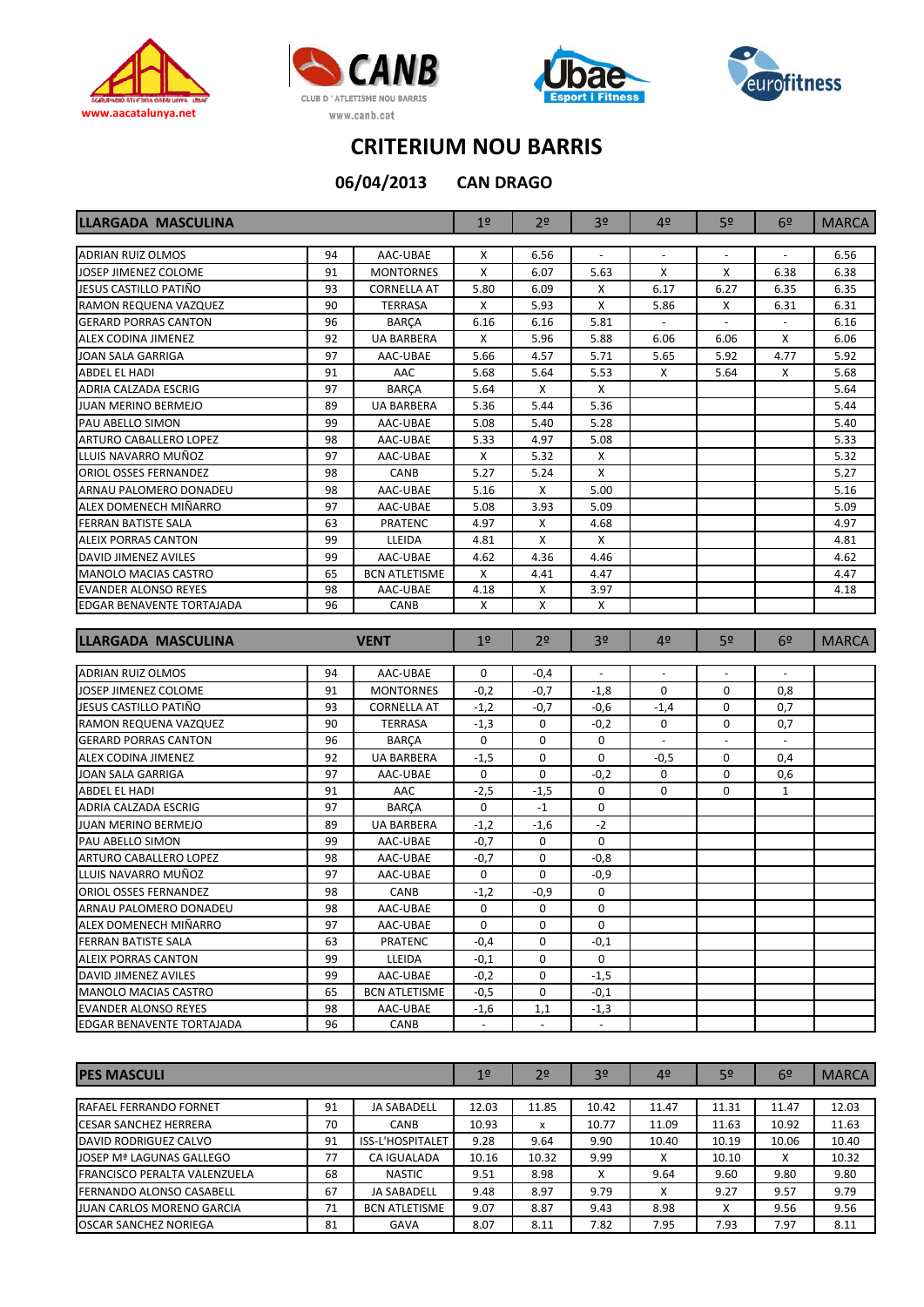







**CAN DRAGO 06/04/2013**

| <b>PES MASCULI (DISCAPACITATS)</b>        | 4 KG |                          | 1 <sub>0</sub>   | 2 <sup>o</sup> | $30 -$ | 4º | 50   | 6º   | <b>MARCA</b> |
|-------------------------------------------|------|--------------------------|------------------|----------------|--------|----|------|------|--------------|
|                                           |      |                          |                  |                |        |    |      |      |              |
| <b>DANI BUESTADO</b>                      | 82   | <b>FED CAT CECS</b>      | $\mathbf v$<br>^ | 6.25           | 6.44   |    |      | 5.92 | 6.44         |
| <b>PORTERO FERNANDEZ</b><br><b>ALBERT</b> | 87   | <b>FED CAT PARALISIS</b> | 4.77             | 4.69           | 4.50   |    | 4.49 | 4.71 | 4.77         |

| <b>DISC MASCULI</b>              | 1 <sup>°</sup> | 2 <sup>o</sup>       | 3 <sup>0</sup>           | 4 <sup>°</sup>           | 5 <sup>o</sup> | 6 <sup>2</sup> | <b>MARCA</b> |       |       |
|----------------------------------|----------------|----------------------|--------------------------|--------------------------|----------------|----------------|--------------|-------|-------|
|                                  |                |                      |                          |                          |                |                |              |       |       |
| <b>MARC FLORENZA NOVIALS</b>     | 95             | AAC-UBAE             | 45.66                    | X                        | X              | x              | 43.97        | х     | 45.66 |
| ROBERTO ALONSO SILVA             | 82             | ISS-L'HOSPITALET     | 42.74                    | X                        | 38.64          | x              | 42.83        | x     | 42.83 |
| <b>RAFAEL FERRANDO FORNET</b>    | 91             | <b>JA SABADELL</b>   | 37.56                    | 36.03                    | 37.73          | 36.85          | 40.95        | x     | 40.95 |
| IFRANCISCO PERALTA VALENZUELA    | 68             | <b>NASTIC</b>        | 38.75                    | 40.87                    | x              | 39.49          | x            | 36.22 | 40.87 |
| <b>SEBASTIAN BERENGUE REALES</b> | 77             | LAIETANIA            | 35.98                    | 34.13                    | 36.22          | 35.08          | 37.20        | 36.70 | 37.20 |
| <b>CESAR SANCHEZ HERRERA</b>     | 70             | <b>CANB</b>          | 35.69                    | X                        | X              | 36.93          | x            | 33.68 | 36.93 |
| JUAN CARLOS MORENO GARCIA        | 71             | <b>BCN ATLETISME</b> | 27.20                    | 28.45                    | x              | 27.98          | 30.14        | 30.19 | 30.19 |
| FERNANDO ALONSO CASABELL         | 67             | <b>JA SABADELL</b>   | 28.46                    | X                        | 25.11          | 27.72          | 29.30        | 28.32 | 29.30 |
| <b>OSCAR SANCHEZ NORIEGA</b>     | 81             | <b>GAVA</b>          | x                        | X                        | 24.42          | 27.98          | 26.72        | 28.00 | 28.00 |
| <b>RUBEN SOUSSE VILLA</b>        | 93             | AAC-UBAE             | 22.39                    | 23.46                    | 22.20          |                |              |       | 23.66 |
| DAVID SOUSSE VILLA               | 95             | AAC-UBAE             | 19.90                    | 20.73                    | 20.15          |                |              |       | 20.73 |
| <b>DANI BUENESTADO</b>           | 82             | FED CAT CECS         | x                        | 15.92                    | 14.64          |                |              |       | 15.92 |
| <b>JUAN PEDRO CASAMAYOR RUIZ</b> | 74             | <b>BCN ATLETISME</b> | $\overline{\phantom{0}}$ | $\overline{\phantom{0}}$ | x              |                |              |       |       |
| JOSEP Mª LAGUNAS GALLEGO         | 77             | <b>CA IGUALADA</b>   | x                        | X                        | x              |                |              |       |       |

| JAVELINA JUVENIL MASCULINA          | 1 <sup>°</sup> | 2 <sup>o</sup>    | 3 <sup>o</sup> | 4 <sup>°</sup> | 5 <sup>o</sup> | 6 <sup>2</sup>           | <b>MARCA</b>             |                |              |
|-------------------------------------|----------------|-------------------|----------------|----------------|----------------|--------------------------|--------------------------|----------------|--------------|
|                                     |                |                   |                |                |                |                          |                          |                |              |
| <b>FRANCESC ADRIA BERTRAN MARTI</b> | 97             | CA IGUALADA       | 42.33          | 42.34          | 42.34          | x                        | 43.13                    | 42.51          | 43.13        |
| <b>OLEGUER ROURA CONEJO</b>         | 96             | <b>GRANOLLERS</b> | 40.34          | 39.75          | 40.92          | 37.50                    | 38.00                    | х              | 40.92        |
|                                     |                |                   |                |                |                |                          |                          |                |              |
| <b>JAVELINA MASCULINA</b>           |                |                   |                | 2 <sup>o</sup> | 3 <sup>o</sup> | 4 <sup>°</sup>           | 5 <sup>o</sup>           | 6 <sup>2</sup> | <b>MARCA</b> |
|                                     |                |                   |                |                |                |                          |                          |                |              |
| <b>ALEX BEN AARIPH</b>              | 93             | PRATENC           | 45.12          | 44.69          | 44.81          | x                        | 44.81                    | 46.08          | 46.08        |
| JOSEP JIMENEZ COLOME                | 91             | <b>MONTORNES</b>  | x              | 42.85          | 41.84          | x                        | x                        | 41.98          | 42.85        |
| DAVID RODRIGUEZ CALVO               | 91             | ISS-L'HOSPITALET  | 37.95          | 37.44          | 37.74          |                          |                          |                | 37.95        |
| CARLOS ANTUNEZ CAMPOS               | 74             | CANB              | 35.83          | 33.80          | 32.78          | 35.17                    | 32.98                    | ۰              | 35.83        |
| <b>MARC MERELO PASCAU</b>           | 97             | LAIETANIA         | 33.81          | 33.00          | -              | $\overline{\phantom{m}}$ | $\overline{\phantom{0}}$ |                | 33.81        |
| RUBEN SOUSSE VILLA                  | 93             | AAC-UBAE          | 28.28          | 28.75          | 27.60          | 21.82                    | 27.98                    | 30.06          | 30.06        |
| ARI ALONSO LLORENTE                 | 89             | <b>CANB</b>       | 25.45          | 24.82          | 22.95          |                          | -                        | -              | 25.45        |